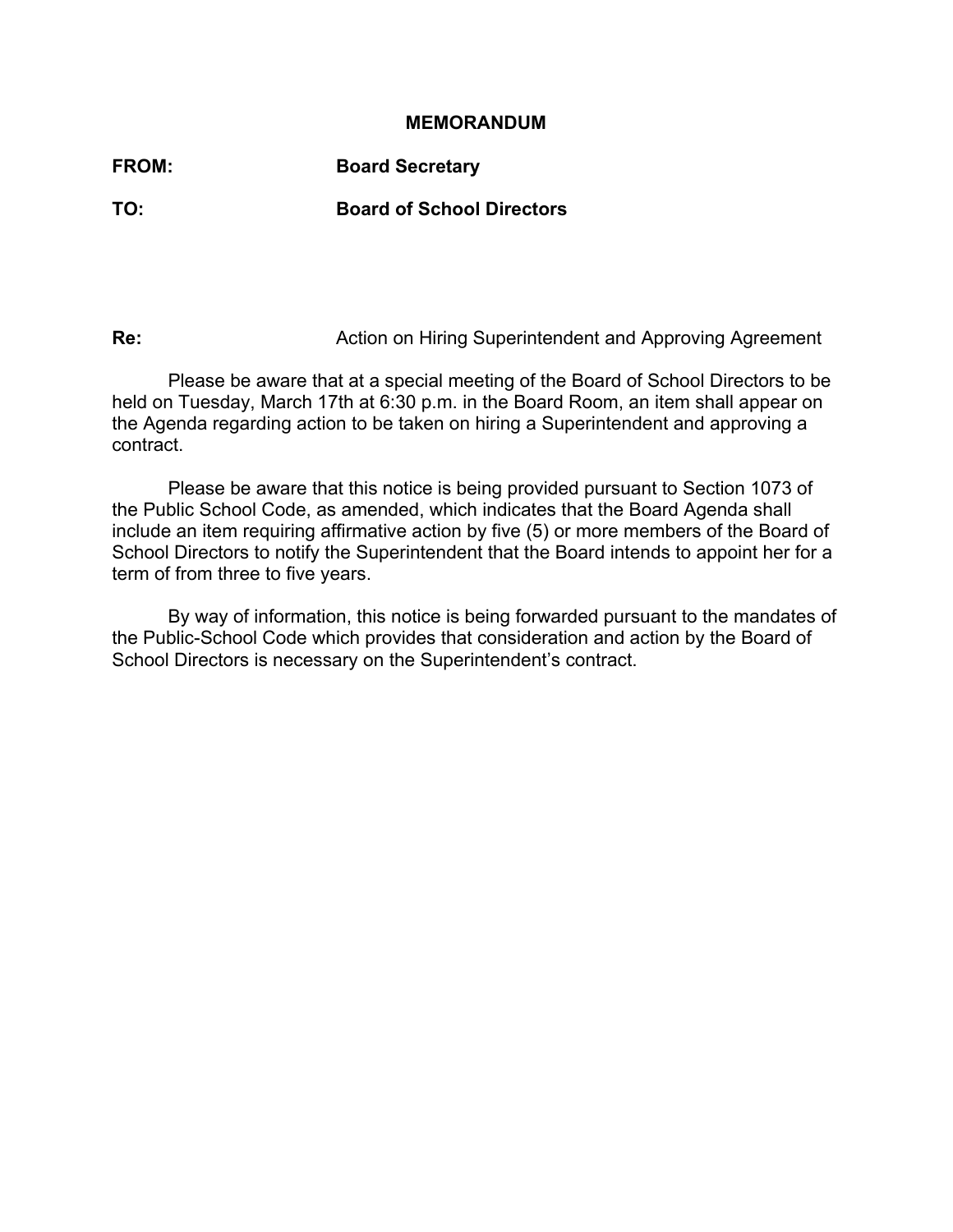

# **NOTICE OF INTENT TO HIRE SUPERINTENDENT**

## **Tuesday, March 17, 2020 at 6:30 P.M. Meeting**

Notice is hereby given that the Board of School Directors at the Palmerton Area School District intends to hire a Superintendent at its March 17, 2020 regularly scheduled board meeting. That meeting shall be held at 6:30 P.M. on the 3rd floor of the Parkside Education Center located at 680 Fourth Street in Palmerton, Pennsylvania.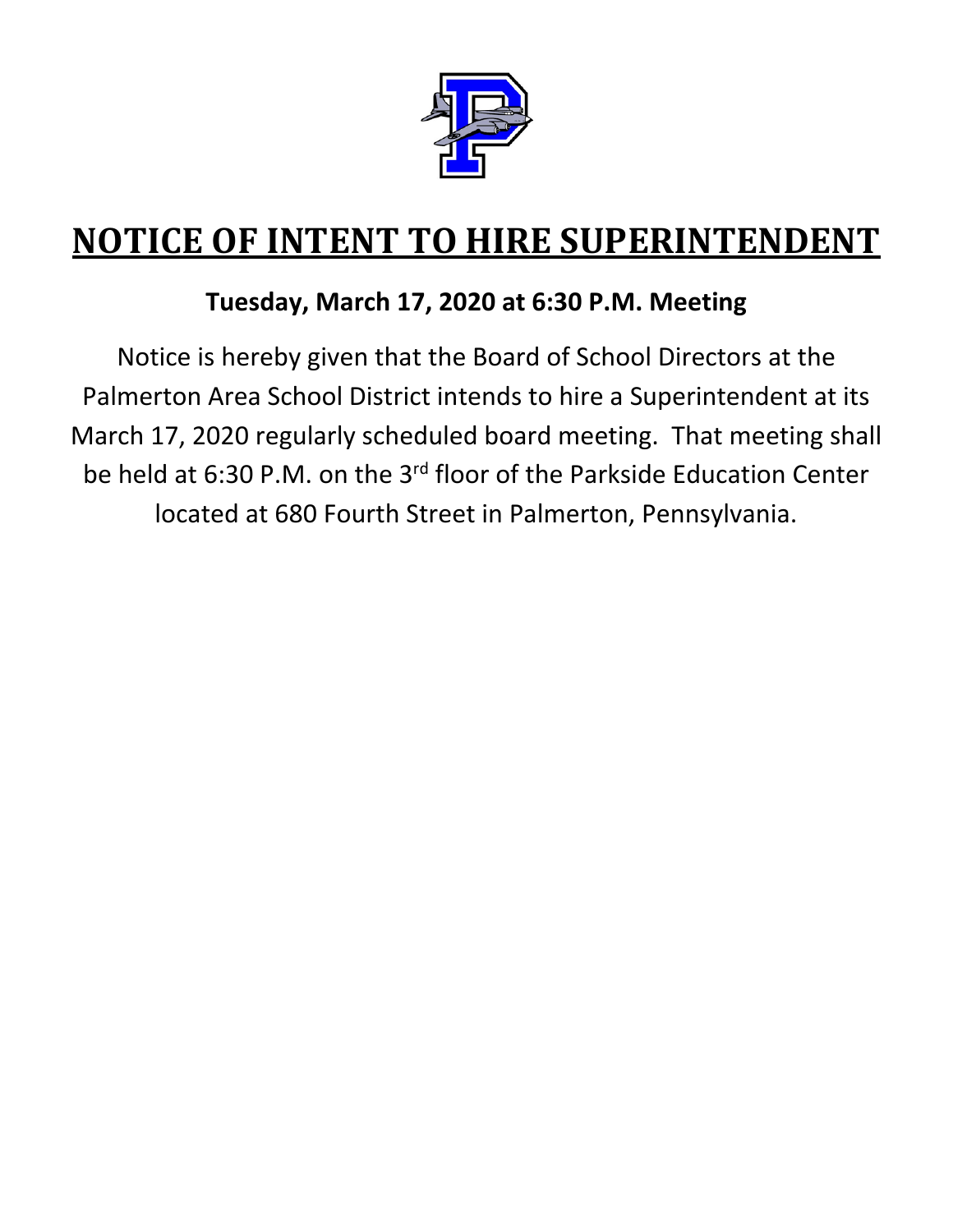# **PALMERTON AREA SCHOOL DISTRICT**

#### **MEETING OF THE BOARD OF SCHOOL DIRECTORS**

**Tuesday, March 17, 2020**

### **Conference Room**

**680 4th St., Palmerton, PA 18071**

EXECUTIVE SESSION TONIGHT AT 6:00 P.M. CONCERNING PERSONNEL/LEGAL MATTERS

#### **1. CALL TO ORDER: 6:30 PM, PLEDGE OF ALLEGIANCE**

#### **2. ROLL CALL:**

| Ms. Baumgardt | <b>Ms. Fallow</b> | Ms. Haas    | <b>Ms. Larvey</b> | Mr. Mazepa     | <b>Mr. Paules</b> |
|---------------|-------------------|-------------|-------------------|----------------|-------------------|
| Ms. Recker    | Mr. Scherer       | Ms. Zellers | Mr. Kish          | Att. Lochinger | Dr. Lonoconus     |

- **3. STUDENT REPORT:**
- **4. PAEA REPORT:**
- **5. BOARD MEMBER REPORTS:**
- **6. OLD BUSINESS:**

#### **7. PUBLIC PARTICIPATION: (POLICY #903)**

There shall be time available for public participation at the beginning and end of each board meeting. The beginning session is open for agenda items only and the ending session is open for any agenda times or issues relating to school district policies and operations; Informal requests shall be afforded five (5) minutes for presentation. Should the speaker find the five (5) minute time allotment to be insufficient for his/her presentation, a more detailed written presentation shall be an option. Please note that public interruption of the meeting will detract from the Meeting

#### **8. CONSENT AGENDA:**

Motion for the Board of Directors to approve the attached consent agenda

Motion by: \_\_\_\_\_\_\_ Seconded by: \_\_\_\_\_\_\_\_\_\_\_\_\_\_\_

Vote: Yes Mo Absent Abstentions

#### **9. FISCAL**

A. Approve Budget Transfers. (Enclosure) Motion by: \_\_\_\_\_\_\_ Seconded by: \_\_\_\_\_\_\_\_\_\_\_\_\_\_\_ Vote: Yes\_\_\_\_\_\_\_\_ No \_\_\_\_\_\_\_\_ Absent\_\_\_\_\_\_\_\_\_ Abstentions \_\_\_\_\_\_\_\_

#### **10. PERSONNEL:**

A. Motion for the Board of Directors to approve the 3 year Superintendent contract with \_\_\_\_\_\_\_\_\_\_\_\_\_\_\_, effective July 1, 2020 through June 30, 2023. (as submitted)

Motion by: Seconded by:

Vote: Yes\_\_\_\_\_\_\_\_ No \_\_\_\_\_\_\_\_ Absent\_\_\_\_\_\_\_\_\_ Abstentions \_\_\_\_\_\_\_\_\_\_\_\_\_\_\_\_\_\_\_\_\_\_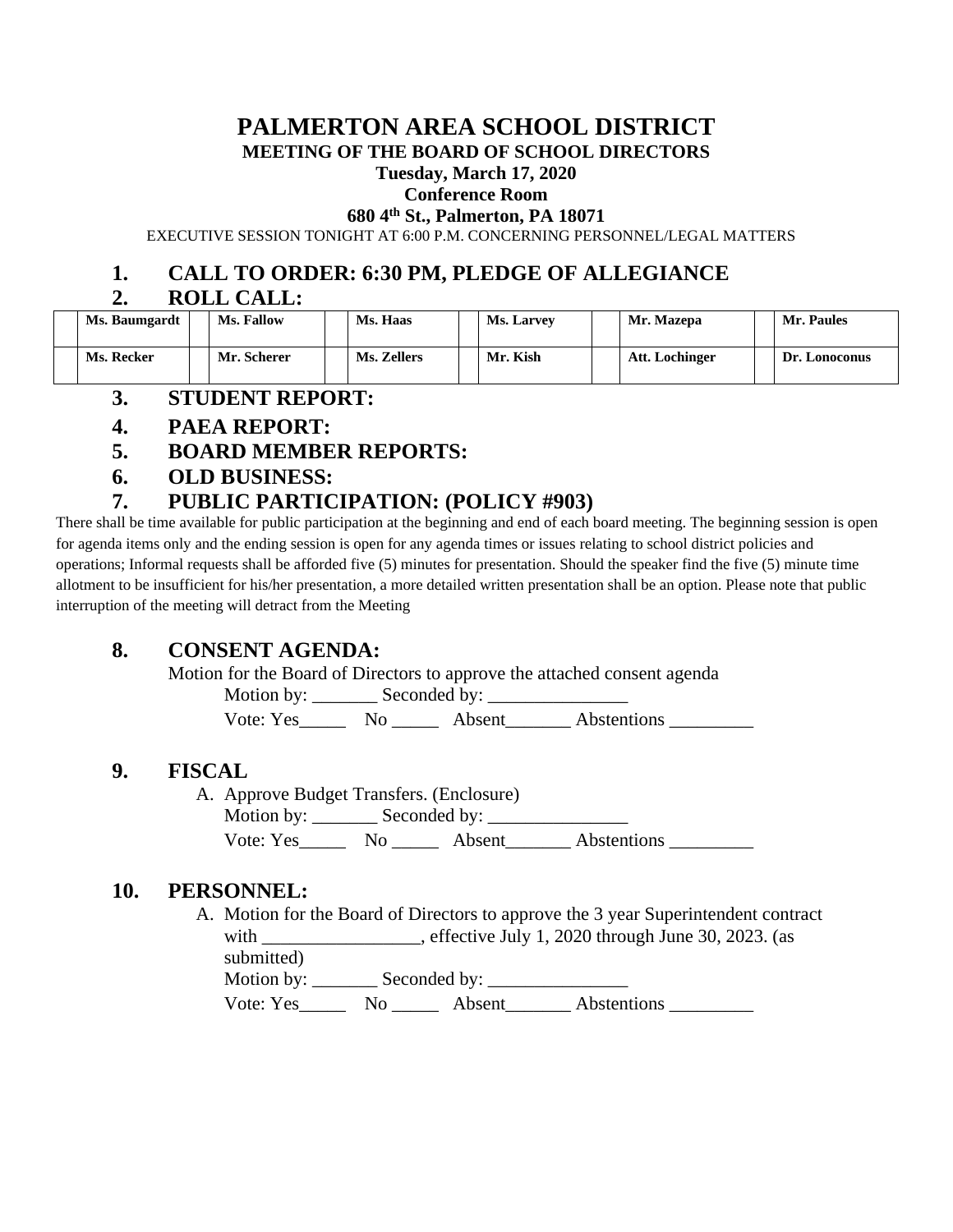#### **11. OTHER:**

A. Accept the second reading of and approve the following policies:

- 002 Authority and Powers
- 005 Organization
- 007 Distribution
- 220 Student Expression/Distribution and Post of Materials
- 233 Suspension and Expulsion
- 609 Investment of District Funds
- 621 Local Taxpayers Bill of Rights
- 824 Maintaining Professional Adult/Student Boundaries
- 904 Public Attendance at School Events

Motion by: \_\_\_\_\_\_\_ Seconded by: \_\_\_\_\_\_\_\_\_\_\_\_\_\_\_ Vote: Yes\_\_\_\_\_\_\_ No \_\_\_\_\_\_\_ Absent\_\_\_\_\_\_\_\_ Abstentions \_\_\_\_\_\_\_\_\_\_\_

#### **12. INFORMATION ITEMS:** (Enclosures)

- A. Student Enrollment February 28, 2020
- B. LCCC Meeting Minutes, February 2020
- C. LCCC President's Desk, March 2020
- D. Board Summary

#### **15. PUBLIC PARTICIPATION:**

#### **16. FOR THE GOOD OF THE ORDER:**

#### **17. ADJOURNMENT:**

 Motion by: \_\_\_\_\_\_ Seconded by: \_\_\_\_\_\_\_\_\_\_\_\_\_\_\_\_\_\_ Vote: Yes\_\_\_\_\_\_\_\_ No \_\_\_\_\_\_\_ Absent\_\_\_\_\_ Abstentions \_\_\_\_\_\_\_\_\_

#### **PASD MEETING SCHEDULE:**

**Board Workshop/Meeting:** Tuesday, April 7, 2020 **BOE Meeting:** Tuesday, April 21, 2020, 6:30 PM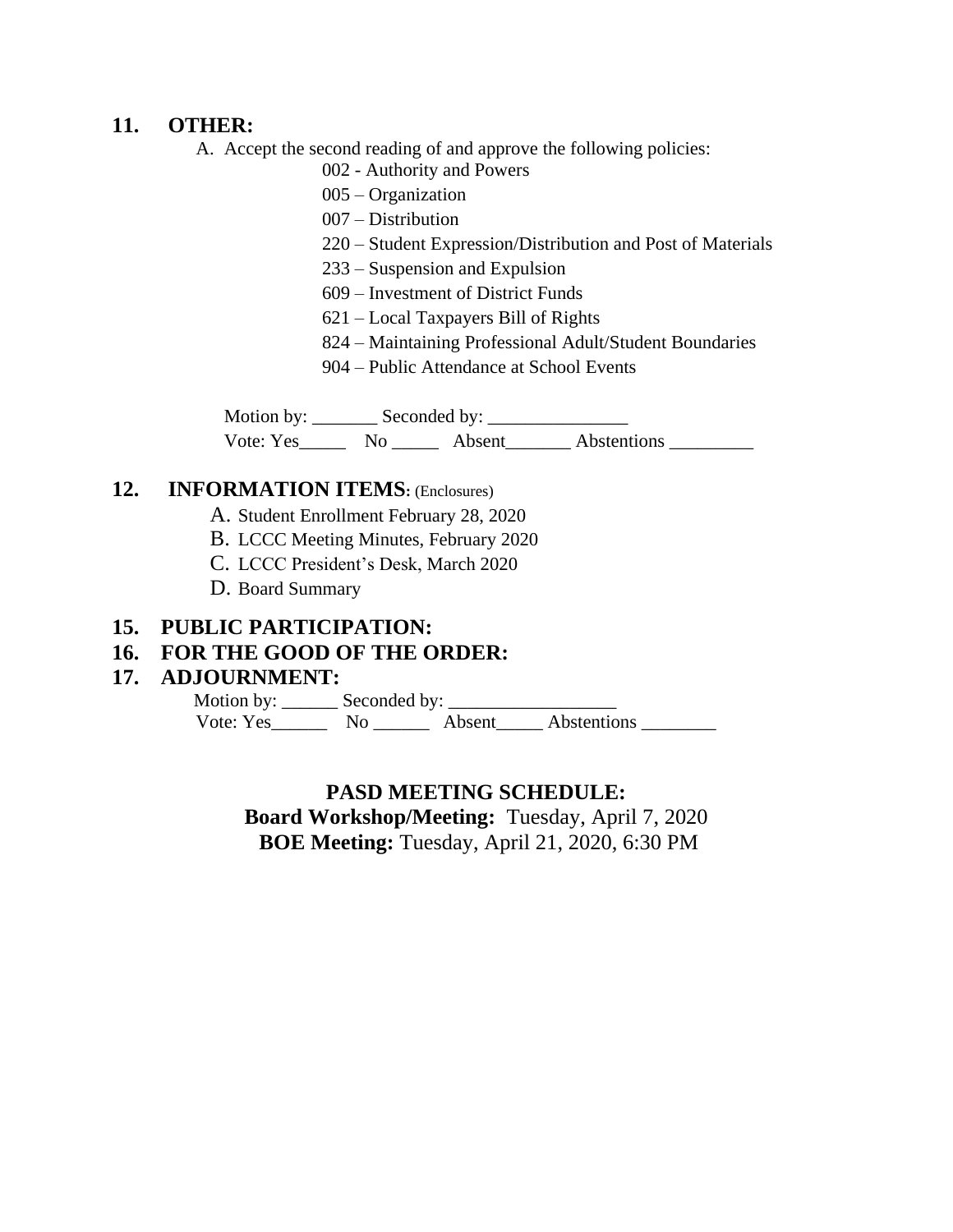### **PALMERTON AREA SCHOOL DISTRICT Consent Agenda**

**Tuesday, March 17, 2020**

#### **1. MEETING MINUTES:** (Enclosures)

Approve Board Minutes from February 18, 2020 and March 3, 2020 meetings.

#### **2. APPROVAL OF FINANCIAL REPORTS FOR DISTRICT ACCOUNTS:**

Approve the financial reports listed below:

- A. ACCOUNTS PAYABLE (Enclosures)
- B. TREASURERS REPORTS (Enclosures)

#### **3. PERSONNEL:**

- A. Accept the Retirement of Karen Bernaski effective the conclusion of the 2019-2020 school year.
- B. Approve the Patricia Woginrich as a substitute teacher, effective March 18, 2020.
- C. Approve Chantal Emerus as a substitute IA, effective March 18, 2020.
- D. Approve Gina Porvaznik as a part time cafeteria worker at the Junior High at the rate of \$13.06, effective March 18, 2020.
- E. Approve Charlotte Wagner as a substitute café worker and a substitute Secretary, effective March 18, 2020.
- F. Approve Michele O'Neill as a short-term substitute, effective date tentatively the end of April.
- H. Approve Dan Heaney & Angela Heiland to attend the PAFPC Annual Conference in Pittsburgh, PA, May 3-6, 2020 at a cost of approximately \$2,600 to be paid from Curriculum budget and grant funds.
- I. Approve Beth Ritter-Guth as a PAMPA chaperone.

#### **4. OTHER:**

- A. Approve attached tuition reimbursement.
- B. Approve the Student Driver Education Program Agreement with CLIU 21, effective July 1. 2020 through June 30, 2021.
- C. Approve Monday June 1, 2020 as the graduation date for the Class of 2020, ceremony at Penn's Peak in Jim Thorpe at 7:00 PM.